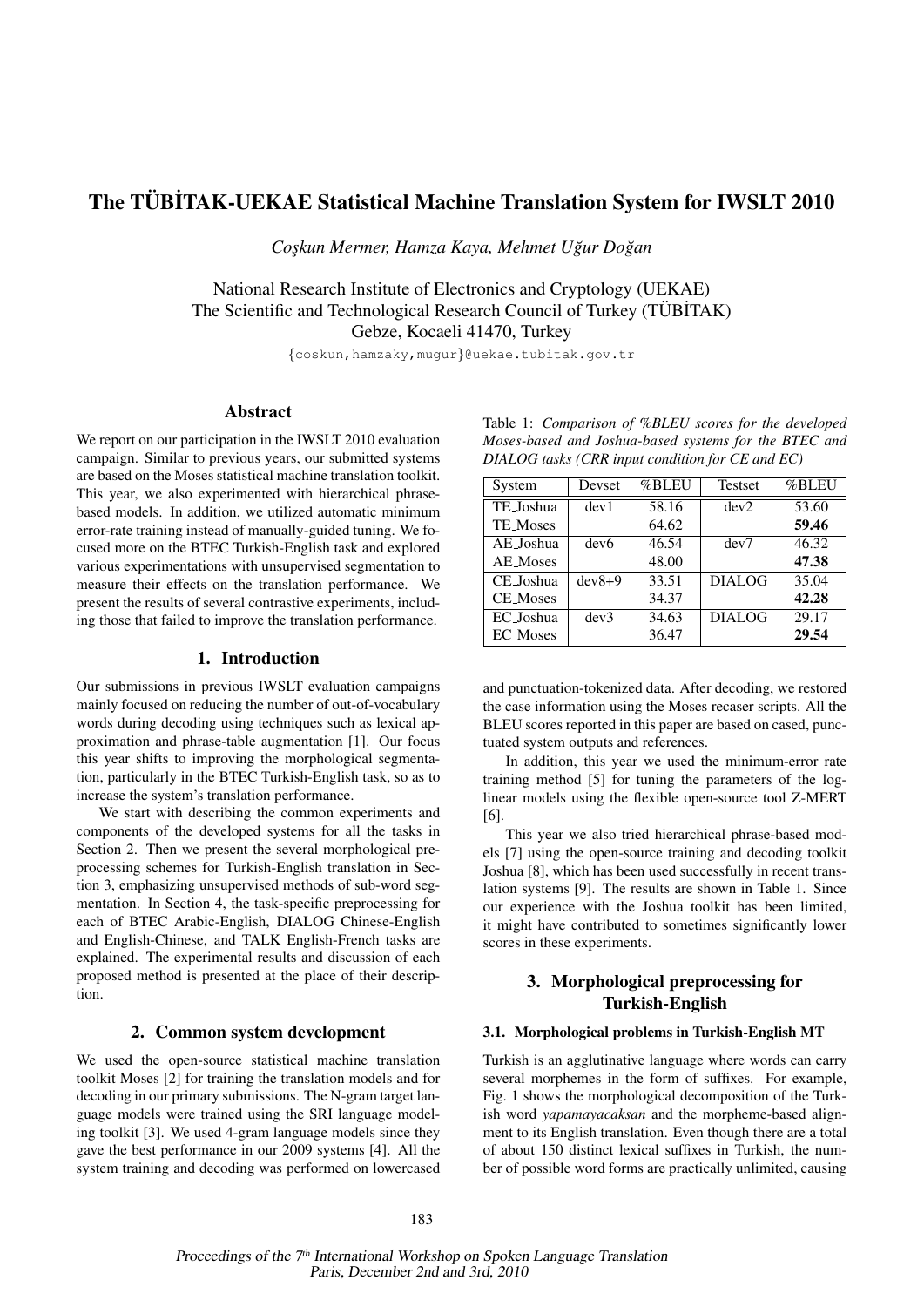| $\text{yap}$ +a                 |                                                                        |  | $\vert$ +ma $\vert$ +yacak $\vert$ +sa $\vert$ +n |  |  |  |
|---------------------------------|------------------------------------------------------------------------|--|---------------------------------------------------|--|--|--|
|                                 | $\alpha$ be able to $\alpha$ ot $\alpha$ will $\alpha$ if $\alpha$ you |  |                                                   |  |  |  |
| 'if you will not be able to do' |                                                                        |  |                                                   |  |  |  |

Figure 1: *Morphemes and their glosses for the Turkish word* yapamayacaksan

data sparseness at the word-level. As a result, statistical machine translation involving Turkish requires special attention to morphology.

In our 2009 systems, we investigated three approaches to dealing with the morphology of Turkish, namely linguistic morphological segmentation, unsupervised segmentation, and lexical approximation, with the former performing the best. This year we again experimented with the former two methods, investigating ways to improve the unsupervised performance.

## 3.2. Using a morphological analyzer (primary submission)

We preprocessed the Turkish texts both in training and decoding using linguistic morphological analysis to separate the words into their roots and morphemes. We used the finitestate morphological analyzer by Kemal Oflazer [10]. The morphological parses were disambiguated using the statistical disambiguator of Sak et al. [11].

In our submission for IWSLT 2009, through analysis of the morphologically-segmented and disambiguated training corpus we designed some post-processing rules that selectively merge or delete certain morphemes with the aim of matching the morphologies of the two languages. This year we again used these rules. To summarize, we removed those Turkish morphemes that do not have an overt form in English, e.g., the accusative marker and the imperative verb form. In addition, since morphological analysis is only applied on the Turkish side, there is some over-segmentation relative to the English side, e.g., the noun plural suffix, the infinitive type-3 verb form (as in *to sell*  $\rightarrow$  *sale* and *to fly*  $\rightarrow$ *flight*), and the "as if" marker (usually corresponding to the "+*ly*" suffix that generates adverbs). Such morphemes were attached to their roots on the Turkish side. These decisions are applied on the morpheme vocabulary and are static for all occurrences of those morphemes. For more explanation and examples, please refer to our 2009 system description paper [4].

The described methodology of utilizing a morphological analyzer + disambiguator + rules was also adopted for Turkish by Bisazza and Federico [12] and Oflazer and Durgar El-Kahlout [13].

Faced with the decision on a development set for Turkish-English, since there were only two development sets provided, we could not test on an independent set to see which of the two devsets result in better generalization of the tuned parameters. So, when decoding the testsets, we decided to use

Table 2: *Comparison of %BLEU scores of tuning with dev1 versus averaging parameters tuned with dev1 and those tuned with dev2*

| Tuning method $\vert$ dev1 dev2 $\vert$ iwslt09 iwslt10 |  |                                                                                |       |
|---------------------------------------------------------|--|--------------------------------------------------------------------------------|-------|
| dev1                                                    |  | $\begin{array}{ c c c c c } \hline 64.62 & 59.46 & 56.40 \\\hline \end{array}$ | 53.32 |
| $(\text{dev1+dev2})/2$   62.92 60.37   57.63            |  |                                                                                | 54.05 |

the arithmetic average of the two sets of parameters tuned on dev1 and those tuned on dev2 (without knowing beforehand whether this method would be better than tuning with either of the devsets). Table 2 shows that this method indeed resulted in a better performance than choosing one of the devsets (dev1) for parameter tuning.

Comparison of this method (named here "linguistic+manual") to the word-based baseline (along with two unsupervised methods described in the next section) is presented later in Section 3.4, where it is seen to yield the best performance. This result is consistent with the findings of last year's experiments [4].

#### 3.3. Using unsupervised morphological segmentation

Developing a morphological analyzer requires linguistic expertise and extensive manual effort. Even then, constant updating of the vocabulary is necessary as new words emerge, or when faced with domain-specific terminology. Moreover, the optimal segmentation of a morphologically-complex word might differ depending on the target language's morphology (e.g., a distant vs. a close language pair) or the size of the training corpus (the common wisdom in SMT community is that less segmentation is better when more training data are available). Furthermore, the IWSLT evaluation campaigns encourage using only the provided resources. With these motivations, we also extensively investigated using an unsupervised morphological segmentation tool, called Morfessor [14], which is publicly available. Morfessor utilizes the minimum description length (MDL) principle to search for the optimal sub-word segmentation of a given corpus. The segmentations in this model are static in that all the occurrences of a word are assumed to be segmented in the same manner regardless of the context.

We used the supplied BTEC training corpus as input to Morfessor version 1.0 (also called the "baseline" model in [14]), and obtained a (deterministic) segmentation for each word in the vocabulary. We segmented the Turkish side of the training corpus by replacing each word with its segmentation, and the resulting corpus was paired with the wordbased English corpus to train the translation model. In decoding, the same segmentation model was also applied to the Turkish input.

The performance of Morfessor-baseline on the development sets and the 2009 and 2010 test sets is shown in Section 3.4.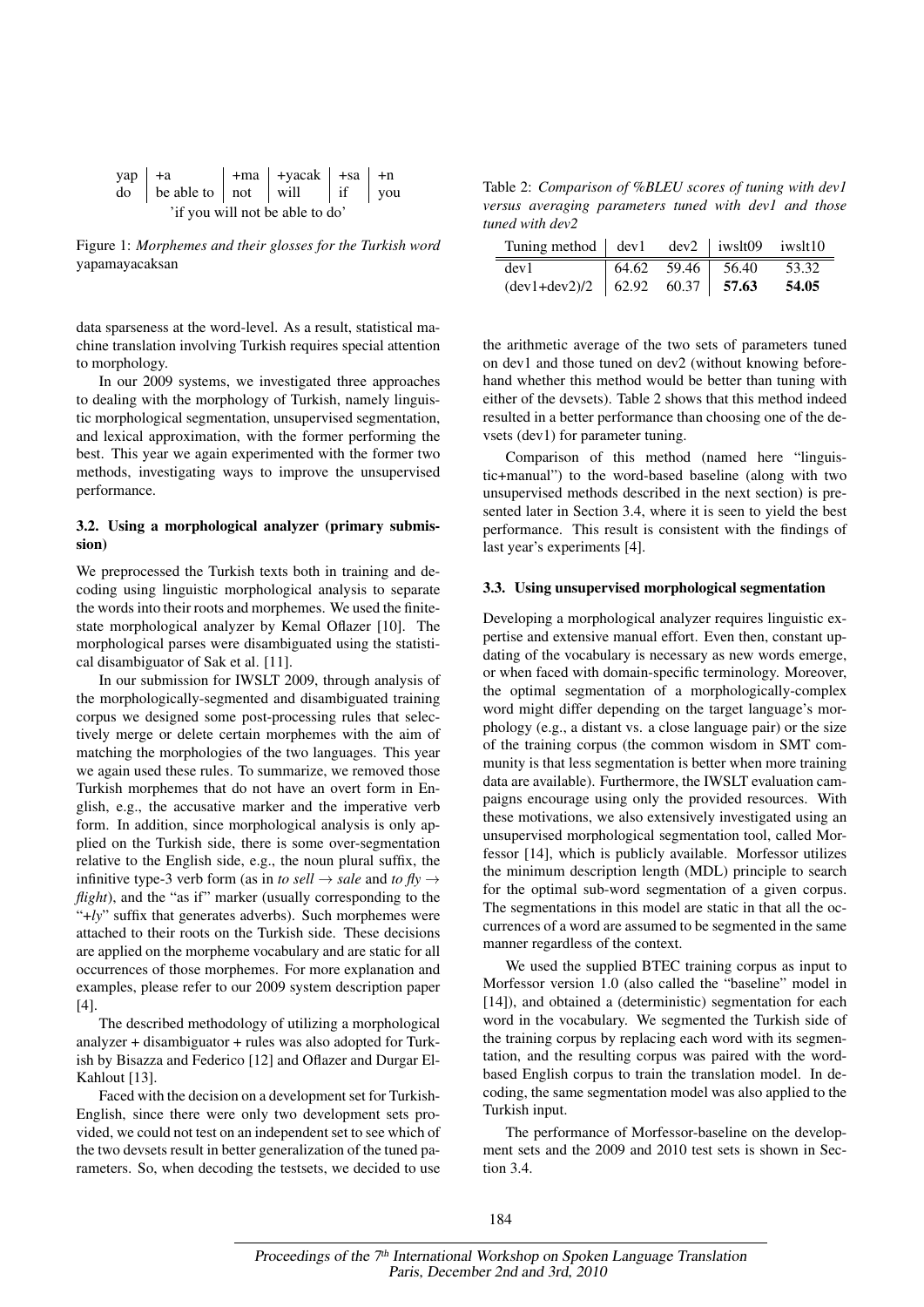Table 3: *Comparison of %BLEU scores with and without postprocessing allomorphs in Morfessor output*

| Representation $\vert$ dev1 dev2 $\vert$ iwslt09 iwslt10 |  |                                   |       |
|----------------------------------------------------------|--|-----------------------------------|-------|
| Surface forms   59.41 54.42   52.15                      |  |                                   | 49.83 |
| Allomorphs                                               |  | $\vert$ 59.53 55.28 $\vert$ 51.57 | 48.93 |

#### *3.3.1. Utilizing allomorphy*

Morfessor does not use any linguistic knowledge in its model. However, by incorporating minimal linguistic knowledge in the form of allomorphy (the same lexical morpheme appearing in different surface forms depending on the stem it is attached to), one might expect to improve the translation performance. To test this hypothesis, we used a setup as follows. The segmentation model is trained and the corpus segmented as before using Morfessor. Then, all the allomorphic letters in all the suffixes are mapped to their base letter, (e.g.,  $[i, i, u, u]$  are all mapped to H etc.), hoping that equivalences between variants of the same lexical morphemes are in this way captured. This postprocessing is not applied to the stems. The resulting corpus is fed to the SMT training (or decoding) phase.

Table 3 shows that, even though small improvements in development sets (and even in last year's experiments) were observed, we did not obtain the expected improvements in this year's tests. It is possible that imposing allomorphy externally after the segmentation is learned has a negative effect on the performance. A better method of handling allomorphy could be to use this linguistic knowledge during segmentation learning inside Morfessor (though the new segmentation method would no longer be truly unsupervised).

#### *3.3.2. Including the test set in segmentation training*

The segmentation model trained as such can only segment those words seen in the training corpus. This results in all of the out-of-vocabulary words in the test sentences to be left unsegmented by the model. This might be desirable if the OOV word is a proper noun, for example. However, especially in morphologically-rich languages, a significant portion of the OOV words are due to previously unseen root+morpheme combinations, even though these roots and morphemes might be seen in other contexts in the training corpus.

Therefore we tried segmenting the test set using Viterbi decoding as described in [15], which searches for the maximum-probability segmentation of the test set given the model. However, one drawback of this method is that it forces the resulting segmented test set to consist entirely of the roots and morphemes in the segmentation model (or individual letters if no such segmentation is impossible). Therefore all the OOV words are forcibly segmented, leading to incorrect segmentations for some of them, e.g., proper nouns. This method (named here "train+viterbi") is compared in Ta-

Table 4: *Comparison of %BLEU scores with different segmentation methods for the test set*

| Method                | $\vert$ dev1 |             | $dev2$   iwslt09 iwslt10 |       |
|-----------------------|--------------|-------------|--------------------------|-------|
| train                 |              | 59.53 55.28 | 51.57                    | 48.93 |
| train+viterbi   58.14 |              | 52.92       | 51.73                    | 48.35 |
| train+test            | 59.23        | 53.23       | 52.00                    | 50.53 |

ble 4 against segmenting only the in-vocabulary words using the mapping learned in the segmentation model (named here "train").

Last year to address this problem we experimented with including the test corpus when training the segmentation model. With this method, all the words in the testset are now proposed a segmentation (or non-segmentation) according to the learned model. The performance is listed in Table 4 as "train+test".

In last year's experiments, the performance of "train+test" were inferior to the "train" method on the development sets, so it was not used in our primary submission. However, Table 4 shows that it actually performs much better in iwslt09 and iwslt10 test sets. The main degrading factor in this segmentation method is the unnecessary segmentation of especially the rare OOV words (such as proper nouns) in the test set, which tend to be segmented into smaller, more frequent morphs. We suspect that differences in the distribution of such OOV words between the development and test sets might be the reason for this performance discrepancy. Also note that re-training was performed after the test sets are released and all four sets in Table 4 were appended to the training set.

Implementation-wise, the "train+test" method requires knowing the testset beforehand. Although the experiment described here took less than one minute on a standard computer, re-training the segmentation model in an online setup on a sentence-by-sentence basis might not be practical. But for applications where the input sentences can be processed in batch, this once-per-batch training step might be acceptable.

#### *3.3.3. Parallel search and Gibbs sampling*

In this section, we propose two new search methods as an alternative to the search algorithm that Morfessor uses in segmentation training. Morfessor's original search algorithm [15] processes all words in the vocabulary one-by-one (in random order), computing for each word the posterior probability of the existing model after each possible binary segmentation (splitting) of the word. The highest-scoring split (or non-split) is accepted. The process is repeated iteratively until convergence. This search algorithm is a greedy algorithm where the costs of the next search points are affected by the decision in the current step. This leads to a sequential search and does not lend itself to parallelization.

In the first search alternative [16], named here "batch-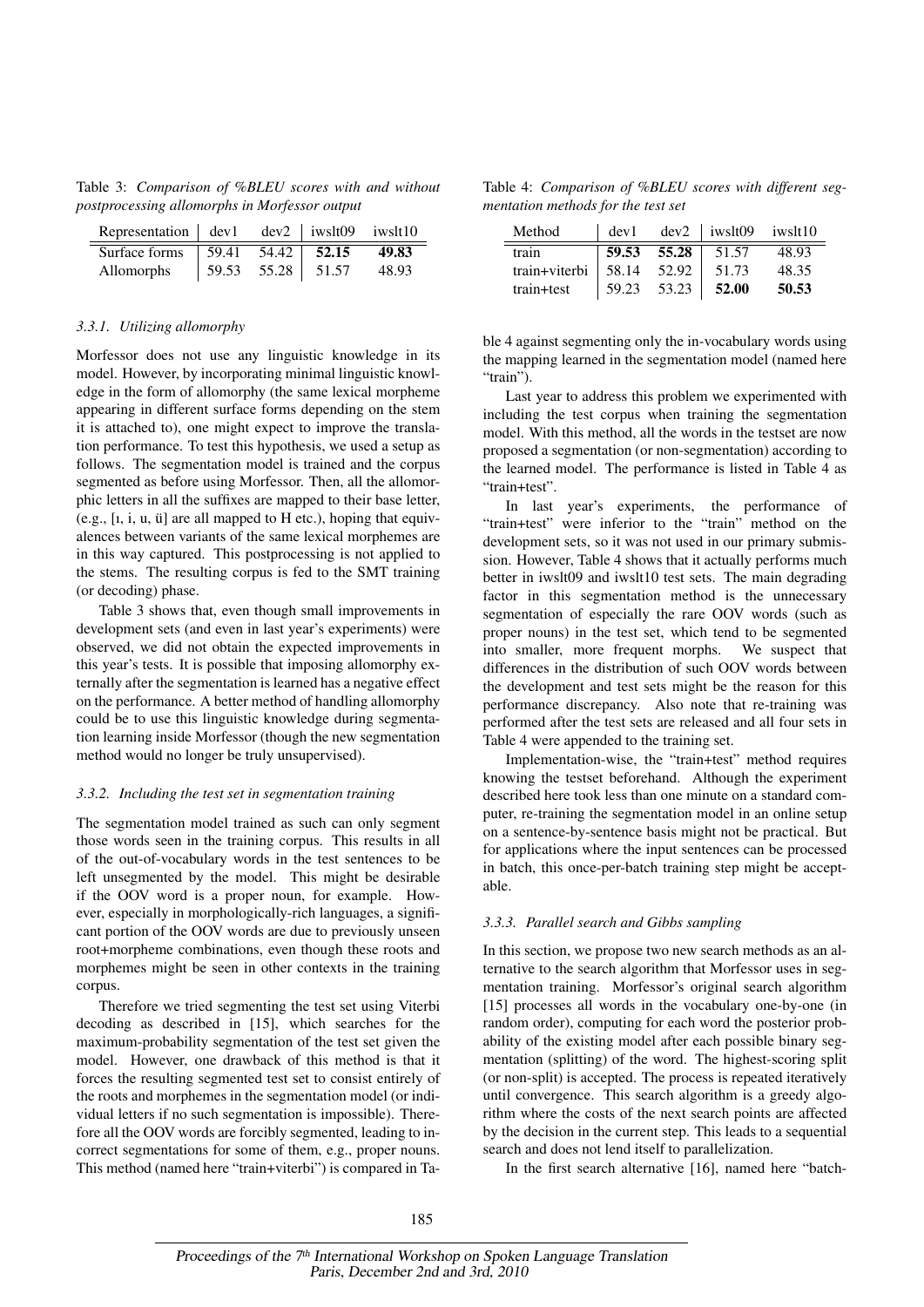Table 5: *Comparison of %BLEU scores with different segmentation search algorithms*

| Search algorithm $\vert$ dev1 |       |       | $dev2$   iwslt09 | iwslt10 |
|-------------------------------|-------|-------|------------------|---------|
| original                      | 59.41 | 54.42 | 52.15            | 49.83   |
| batch-update                  | 59.22 | 53.61 | 50.68            | 48.55   |
| stochastic                    | 59.09 | 54.55 | 51.90            | 48.60   |

update", the segmentation decisions for individual words are stored but are not applied until the end of an iteration. In this way, all cost calculations can be performed independently and in parallel. Since the model is not updated at every decision, the search path generally differs from that in the sequential search and hence results in a different final segmentation.

The second alternative search strategy, named here "stochastic", is closely related to Gibbs sampling. Instead of the greedy model updates at each processed word, the segmentation decision for a word is sampled from the distribution proportional to the posterior probability of the model given the existing state of segmentation for the rest of the words. Note that these two proposed methods are not mutually exclusive and they can co-exist in a segmentation scheme.

Comparison of the translation performance of the two methods against the original Morfessor search algorithm is presented in Table 5. Neither method improves upon the original baseline in either test set, though "stochastic" comes closer to the performance of the original search.

## *3.3.4. Segmentation training with monolingual out-ofdomain corpus*

In this section, we explore whether using a large monolingual corpus can reduce data sparsity of Turkish word forms and hence improve the segmentation. We experiment with using a large Turkish monolingual corpus to see whether a better segmentation can be learned. The additional corpus, which consists of about 40 Mwords with a vocabulary size of about 500 K, is gathered from Turkish news sites on the web, so it is out of domain for the BTEC task.

In the first experiment (named here as "+mono"), we simply merge the BTEC corpus with the additional monolingual corpus and train Morfessor. In the second experiment (named here as "+mono(flat)"), we set the frequencies of all the words in the vocabulary to 1. This latter method has been reported to result in more satisfactory segmentations in some applications [14], especially with large corpora, because in Morfessor's model it is more costly to split frequently-occurring words than rarely-occurring words. As corpus size increases, even the morphologically complex words start occurring frequently, resulting in not being segmented. As a result, training Morfessor on "types" rather than on "tokens" is sometimes found to match linguistic segmentation more closely. Since our additional monolingual

Table 6: *%BLEU scores with and without added monolingual out-of-domain corpus for segmentation training*

| Corpus         | tuning | dev1  | dev2  | iwslt09 | iwslt10 |
|----------------|--------|-------|-------|---------|---------|
| btec           | dev1   | 59.41 | 54.42 | 52.15   | 49.83   |
| $+$ mono       | dev1   | 55.88 | 50.49 | 49.17   | 46.09   |
| $+$ mono(flat) | dev1   | 58.98 | 53.53 | 50.69   | 48.87   |
| $+$ mono       | dev2   | 53.60 | 53.46 | 50.31   | 47.01   |
| $+$ mono(flat) | dev2   | 56.89 | 56.54 | 51.08   | 49.66   |

corpus is quite large, we also experimented with this flatvocabulary method. But we first cut-off the singletons in the out-of-domain corpus before merging the two vocabularies, mainly for text noise reduction.

The results are shown in Table 6. Using an out-of-domain monolingual corpus did not help the translation performance in our experiments, though training on types is found to be more effective than training on tokens in this case.

For this experiment only, we also compared tuning on devset1 versus devset2. Table 6 shows that tuning on devset2 consistently gave the better test set performance.

#### *3.3.5. Morfessor Categories-MAP*

Up to here, the unsupervised segmentation experiments are conducted using Morfessor-baseline, which employs a fairly simple segmentation model where the induced morphs are assumed to be independent of their context. A more advanced model called Morfessor Categories-MAP [14] probabilistically assigns each induced morph to one of prefix, stem, or suffix classes. In an observed corpus of words segmented into morphs, the transitions between classes and the emissions of morphs from a given class are modeled in a hidden Markov model (HMM) framework.

The performance of this segmentation model, named here as "Morfessor-catmap", is compared in Section 3.4. It exceeds the performance of Morfessor-baseline, but still falls short of supervised segmentation.

#### 3.4. Comparison of methodologies

To summarize the results in this section, Table 7 compares the performances from the described supervised segmentation scheme and two unsupervised segmenters (Sections 3.2- 3.3) against the word-based baseline (i.e., no segmentation). It is seen that supervised segmentation gives by far the best translation performance.

# 4. Other task-specific preprocessing

### 4.1. BTEC Arabic-English

In our 2008 and 2009 systems, we applied an orthographical normalization (named here as "scheme-A") to all training and test corpora, which was originally motivated by the orthographic variations in the automatic speech recognition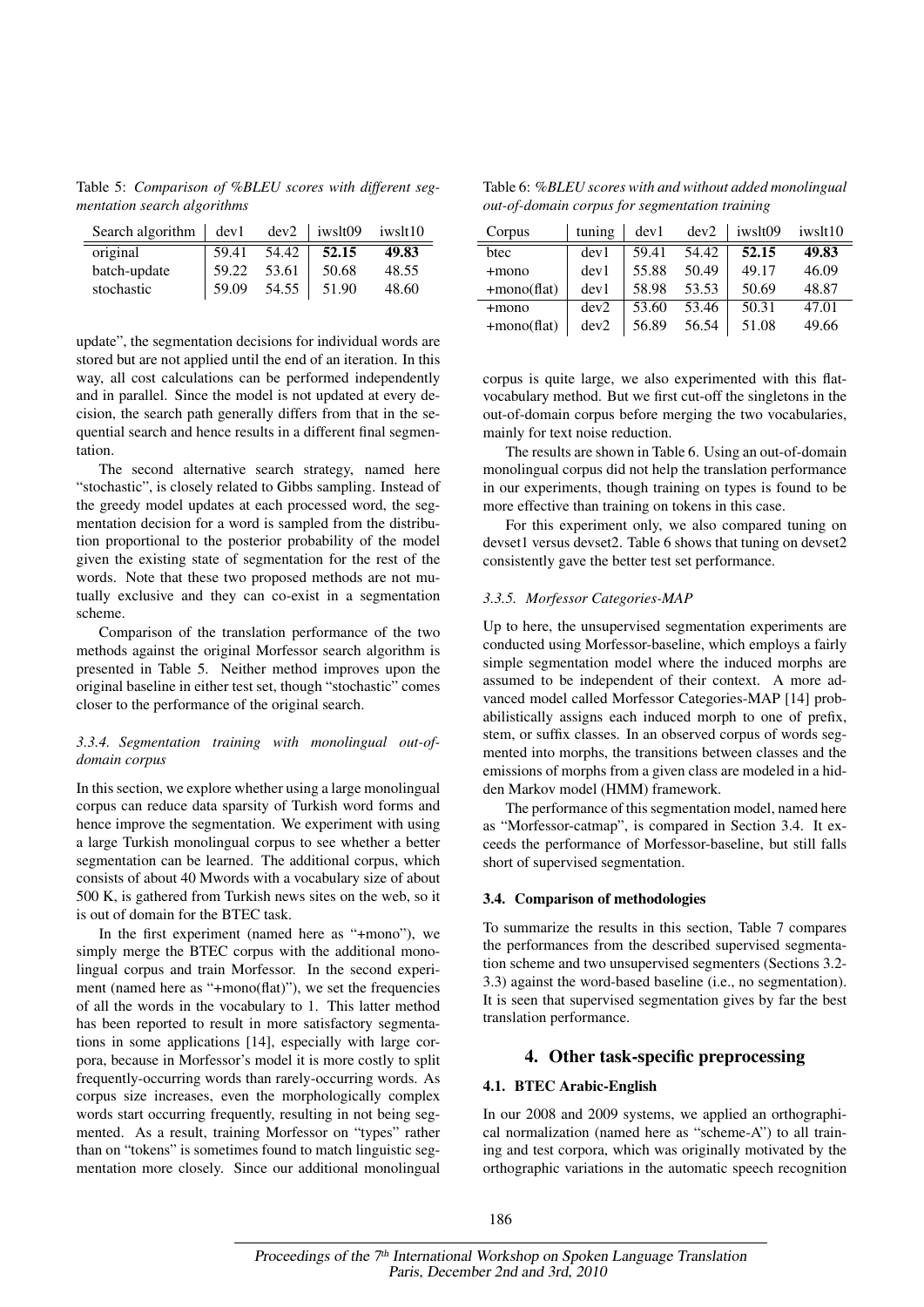Table 7: *%BLEU scores of the developed Turkish-English systems each tuned on devset1*

| Segmentation       | dev1  | dev2  | iwslt09 | iwslt10 |
|--------------------|-------|-------|---------|---------|
| Word-based         | 56.65 | 51.40 | 49.48   | 47.49   |
| Morfessor-baseline | 59.41 | 54.42 | 52.15   | 49.83   |
| Morfessor-catmap   | 62.69 | 54.78 | 53.03   | 50.91   |
| Linguistic+manual  | 64.62 | 59.46 | 56.40   | 53.32   |

Table 8: *Arabic-English %BLEU scores for different orthographical normalization schemes tuned on dev6 and tested on dev7*

| Normalization | Dev   | <b>Test</b> |
|---------------|-------|-------------|
| scheme-A      | 46.54 | 46.32       |
| scheme-B      | 38.28 | 43.80       |
| none          | 37.89 | 43.00       |

(ASR) outputs. This year we also tried a simpler normalization used in [17], in which only the alef and ya variants are normalized (named here as "scheme-B"). We compared both of these orhtographic normalization schemes against using the corpora as is (named here as "none") in Table 8 (the experiments in this section were conducted with the Joshua toolkit). Scheme-A clearly outperformed the other methods, so it was continued to be used in further experiments and in our primary submission.

Among the provided development corpora, devset6 was used for tuning the parameters and devset7 for internal testing. The remaining devsets (1-3) were added to the training set. In our Arabic-English systems for the previous IWSLT's, all 16 references per source sentence was added to the training set (with the source sentence replicated 16 times). This year we also experimented with adding only one reference per source sentence. Table 9 compares the resulting translation performances. The latter method yielded higher BLEU scores, hence one reference per source sentence was added to the training set in our primary submission.

#### 4.2. DIALOG Chinese-English and English-Chinese

For each of the translation directions in the DIALOG task, two separate systems were developed: one for translating the ASR outputs and one for translating the correct recognition results (CRR). Each of these systems was tuned on the respective condition of the development set. The development sets selected for parameter tuning in our primary submissions are denoted in Table 1 as "devset". Since both conditions lacked punctuation in the test input sentences, we trained an N-gram punctuation model from the training set and inserted punctuation marks using the hidden-ngram tool from the SRILM package [3].

Table 9: *Arabic-English %BLEU scores for different training corpora tuned on dev6 and tested on dev7*

| Training corpus      | Dev   | <b>Test</b> |
|----------------------|-------|-------------|
| train                | 45.85 | 45.45       |
| $+$ devs1-3(16 refs) | 44.99 | 46.12       |
| $+$ devs1-3(1 ref)   | 46.54 | 46.32       |

Table 10: *TALK task %BLEU scores for two methods of recasing*

| Recasing method | Dev               | Test            |
|-----------------|-------------------|-----------------|
| Normal recase   | $19.94 \pm 23.01$ |                 |
| Recase w/ dummy |                   | $19.98$   23.50 |

## 4.3. TALK English-French

A quick inspection of the TED training corpus revealed some unbalanced sentence-pairs in terms of the number of words. Such sentences generally had one side replicated while the other side contained the translation of a different part of the other side at each replication. Using an automatic script, 399 such unsymmetrically repeated lines were detected and removed from the training corpus.

Further inspection of the parallel corpus suggested that due to the very similar ordering between the two languages and the general faithfulness of the translations to the originals, the sentence fragments within comma boundaries were likely to be parallel as well. Based on this observation, during sentence splitting for the TED training set, we also included the comma marks as possible split points (in addition to sentence markers). As a result, the number of parallel sentences in the TED training corpus increased from about 83 K to about 103 K.

We found handling punctuation modeling during the training and decoding phases for the TED corpus to be tricky. Since the ASR outputs contained on the average about 5 times longer sequences of words per segment than the training text, we synthetically merged the training corpus in blocks of 5 segments at a time and then trained the punctuation N-gram model.

Restoration of case information was also tricky, because even the CRR condition test set segments did not always coincide with the sentence boundaries and the majority of the segments started mid-sentence. Even disabling the automatic sentence-beginning uppercasing still yielded several false uppercased segment beginnings since the recasing model had a bias for uppercasing words at segment beginnings compared to other words. To remove this bias and to treat the segment starts as any other context, we artificially inserted dummy out-of-vocabulary words at the beginning of each segment before running the recaser script. Table 10 shows that this method (named here as "recase w/ dummy") improved the cased BLEU scores over "normal recase".

We divided the provided development set roughly into